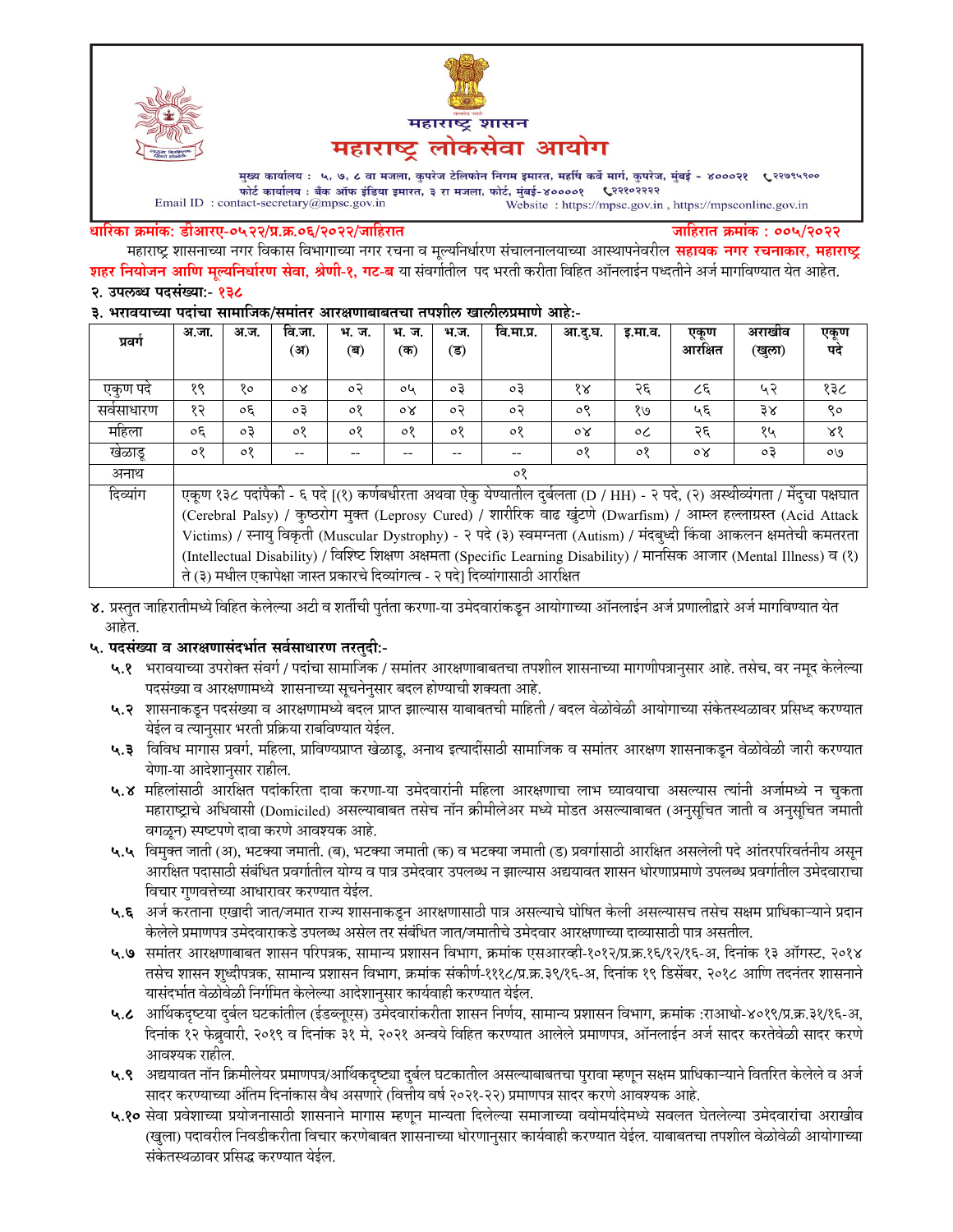- ५.११ अराखीव (खुला) उमेदवारांकरीता विहित केलेल्या वयोमर्यादा तसेच इतर पात्रता विषयक निकषासंदर्भातील अटींची पुर्तता करणा-या सर्व उमेदवारांचा (मागासवर्गीय उमेदवारांसह) अराखीव (खुला) सर्वसाधारण पदावरील शिफारशीकरीता विचार होत असल्याने, सर्व आरक्षित प्रवर्गातील उमेदवारांनी त्यांच्या प्रवर्गासाठी पद आरक्षित/उपलब्ध नसले तरी, अर्जामध्ये त्यांच्या मूळ प्रवर्गासंदर्भातील माहिती अचूकपणे नमूद करणे बंधनकारक आहे.
- ५.१२ कोणत्याही प्रकारच्या आरक्षणाचा लाभ हा केवळ महाराष्ट्राचे सर्वसाधारण रहिवासी असणाऱ्या उमेदवारांना अनुज्ञेय आहे. सर्वसाधारण रहिवासी या संज्ञेला भारतीय लोकप्रतिनिधत्व कायदा १९५० च्या कलम २० अनुसार जो अर्थ आहे तोच अर्थ असेल.
- ५.१३ कोणत्याही प्रकारच्या आरक्षणाचा (सामाजिक अथवा समांतर) अथवा सोयी सवलतींचा दावा करणा-या उमेदवाराकडे संबंधित कायदा / नियम / आदेशानुसार विहित नमुन्यातील प्रस्तुत जाहिरातीस अनुसरुन अर्ज स्वीकारण्यासाठी विहित केलेल्या दिनांकापूर्वीचे वैध प्रमाणपत्र उपलब्ध असणे अनिवार्य आहे.
- ५.१४ सामाजिक व समांतर आरक्षणासंदर्भात विविध न्यायालयामध्ये दाखल न्यायप्रविष्ट प्रकरणी अंतिम निर्णयाच्या अधीन राहन पदभरतीची कार्यवाही करण्यात येईल.
- ५.१५ खेळाडू आरक्षण :-
	- ५.१५.१ शासन निर्णय, शालेय शिक्षण व क्रीडा विभाग, क्रमांक: राक्रीधो-२००२/प्र.क.६८/क्रीयुसे-२, दिनांक १ जुलै, २०१६, तसेच शासन शुध्दीपत्रक, शालेय शिक्षण व क्रीडा विभाग, क्रमांक:राक्रीधो-२००२/प्र.क्र.६८/क्रीयुसे-२, दिनांक १८ ऑगस्ट, २०१६, शुध्दीपत्रक क्रमांक:राक्रीधो-२००२/प्र.क्र.६८/क्रीयुसे-२, दिनांक ११ मार्च, २०१९ व शासन शुद्धिपत्रक, शालेय शिक्षण व क्रीडा विभाग, क्रमांक : राक्रीधो-२००२/प्र.क्र.६८/क्रीयुसे-२, दिनांक २४ ऑक्टोबर, २०१९ आणि तदनंतर शासनाने यासंदर्भात वेळोवेळी निर्गमित केलेल्या आदेशानुसार प्राविण्य प्राप्त खेळाडू आरक्षणासंदर्भात तसेच वयोमर्यादेतील सवलतीसंदर्भात कार्यवाही करण्यात येईल.
	- ५.१५.२ प्राविण्य प्राप्त खेळाडू व्यक्तींसाठी असलेल्या आरक्षणाचा दावा करणा-या उमेदवारांच्या बाबतीत क्रीडा विषयक विहित अर्हता धारण करीत असल्याबाबत सक्षम प्राधिका-याने प्रमाणित केलेले पात्र खेळाचे प्राविण्य प्रमाणपत्र पूर्व परीक्षेस अर्ज सादर करण्याच्या अंतिम दिनांकाचे किंवा तत्पूर्वीचे असणे बंधनकारक आहे.
	- ५.१५.३ खेळाचे प्राविण्य प्रमाणपत्र योग्य दर्जाचे असल्याबाबत तसेच तो खेळाडू उमेदवार खेळाडूसाठी आरक्षित पदावरील निवडीकरीता पात्र ठरतो, याविषयीच्या पडताळणीकरीता त्यांचे प्राविण्य प्रमाणपत्र संबंधित विभागीय उपसंचालक कार्यालयाकडे पूर्व परीक्षेस अर्ज सादर करण्याच्या दिनांकापूर्वीच सादर केलेले असणे बंधनकारक आहे. अन्यथा प्राविण्य प्राप्त खेळाडूसाठी आरक्षणाकरीता पात्र समजण्यात येणार नाही.
	- ५.१५.४ कागदपत्रे पडताळणी/मुलाखतीच्यावेळी खेळाडू उमेदवारांनी विहित अर्हता धारण करीत असल्याबाबत सक्षम प्राधिका-याने प्रमाणित केलेले प्राविण्य प्रमाणपत्र तसेच त्यांचे प्राविण्य प्रमाणपत्र योग्य असल्याबाबत तसेच खेळाडू कोणत्या संवर्गातील खेळाडूसाठी आरक्षित पदावरील निवडीकरीता पात्र ठरतो, याविषयीचा सक्षम प्राधिका-याने प्रदान केलेले प्राविण्य प्रमाणपत्र पडताळणीबाबतचा अहवाल सादर केला तरच उमेदवारांचा संबंधित संवर्गातील खेळाडूसाठी आरक्षित पदावर शिफारशी/नियुक्तीकरीता विचार करण्यात येईल.
	- ५.१५.५ एकापेक्षा जास्त खेळांची प्राविण्य प्रमाणपत्रे असणा-या खेळाडू उमेदवाराने एकाच वेळेस सर्व खेळांची प्राविण्य प्रमाणपत्रे प्रमाणित करण्याकरीता संबंधित उपसंचालक कार्यालयाकडे सादर करणे बंधनकारक आहे.
- ५.१६ दिव्यांग आरक्षण:-
	- ५.१६.१ दिव्यांग व्यक्ती हक्क अधिनियम २०१६ च्या आधारे शासन निर्णय सामान्य प्रशासन विभाग, क्रमांक दिव्यांग २०१८/प्र.क्र.११४/१६ अ, दिनांक २९ मे, २०१९ तसेच यासंदर्भात शासनाकडून वेळोवेळी जारी करण्यात आलेल्या आदेशानुसार दिव्यांग व्यक्तींच्या आरक्षणासंदर्भात कार्यवाही करण्यात येईल.
	- ५.१६.२ शासन निर्णय, नगर विकास विभाग, क्रमांक: संकोर्ण-५०२१/१०१/प्र.क्र.३९/नवि-२७, दिनांक ०२ मार्च, २०२१ अन्वये खालील दिव्यांग प्रवर्गातील व्यक्ती / उमेदवार सदर पदाकरीता अर्ज करण्यास पात्र आहेत:-
		- (?) Deaf, Hard Hearing, (?) One Arm, One Leg, Both Legs, One Arm One Leg, Cerebral Palsy, Leprosy Cured, Dwarfism, Acid Attack Victim, (3) Special Learning Disability (8) Multiple Disabilities involving (?) to (3)
	- ५.१६.३ दिव्यांग व्यक्तींसाठी असलेली पदे भरावयाच्या एकूण पदसंख्येपैकी असतील.
	- ५.१६.४ दिव्यांग व्यक्तींची संबंधित संवर्ग/पदाकरीता पात्रता शासनाकडून वेळोवेळी निर्गमित केलेल्या आदेशानुसार राहील.
	- ५.१६.५ दिव्यांग व्यक्तींसाठी आरक्षित पदांवर शिफारस करताना उमेदवार कोणत्या सामाजिक प्रवर्गातील आहे, याचा विचार न करता दिव्यांग गुणवत्ता क्रमांकानुसार त्यांची शिफारस करण्यात येईल.
	- ५.१६.६ संबंधित दिव्यांगत्वाच्या प्रकारचे किमान ४०% दिव्यांगत्वाचे प्रमाणपत्र धारक उमेदवार / व्यक्ती आरक्षण तसेच नियमानुसार अनुज्ञेय सोयी / सवलतीसाठी पात्र असतील.
	- ५.१६.७ लक्षणीय दिव्यांगत्व असलेले उमेदवार / व्यक्ती खालील सवलतींच्या दाव्यास पात्र असतील:-
		- (१) दिव्यांगत्वाचे प्रमाण किमान ४०% अथवा त्यापेक्षा जास्त असल्यास तसेच पद लक्षणीय दिव्यांग व्यक्तींसाठी आरक्षित असल्यास नियमानुसार अनुज्ञेय आरक्षण व इतर सोयी सवलती.
		- (२) दिव्यांगत्याचे प्रमाण किमान ४०% अथवा त्यापेक्षा जास्त असल्यास तसेच पद संबंधित दिव्यांग प्रकारासाठी सुनिश्चित केले असल्यास नियमानुसार अनुज्ञेय सायी सवलती
	- ५.१६.८ लक्षणीय दिव्यांग व्यक्तींसाठी असलेल्या वयोमर्यादेचा अथवा इतर कोणत्याही प्रकारचा फायदा घेऊ इच्छिणा-या उमेदवारांनी शासन निर्णय, सार्वजनिक आरोग्य विभाग, क्रमांक अप्रकि-२०१८/प्र.क्र.४६/आरोग्य-६, दिनांक १४ सप्टेंबर, २०१८ मधील आदेशानुसार केंद्र शासनाच्या www.swavlambancard.gov.in अथवा SADM या संगणकीय प्रणालीदवारे वितरित करण्यात आलेले नवीन नमुन्यातील दिव्यांगत्वाचे प्रमाणपत्र सादर करणे अनिवार्य आहे.
	- ५.१६.९ लक्षणीय दिव्यांगत्व असणा-या उमेदवारांना अर्जामध्ये नमूद केलेला दिव्यांगत्वाचा प्रकार / उप प्रकार बदलणे अनुज्ञेय नाही.
- ५.१७ अनाथ आरक्षण :-
	- ५.१७.१ अनाथ व्यक्तींचे आरक्षण शासन निर्णय, महिला व बालविकास विभाग, क्रमांक: अनाथ-२०१८/प्र.क्र.१८२/का-०३, दिनांक २३ ऑगस्ट, २०२१ तसेच यासंदर्भात शासनाकडून वेळोवेळी जारी करण्यात येणा-या आदेशानुसार राहील.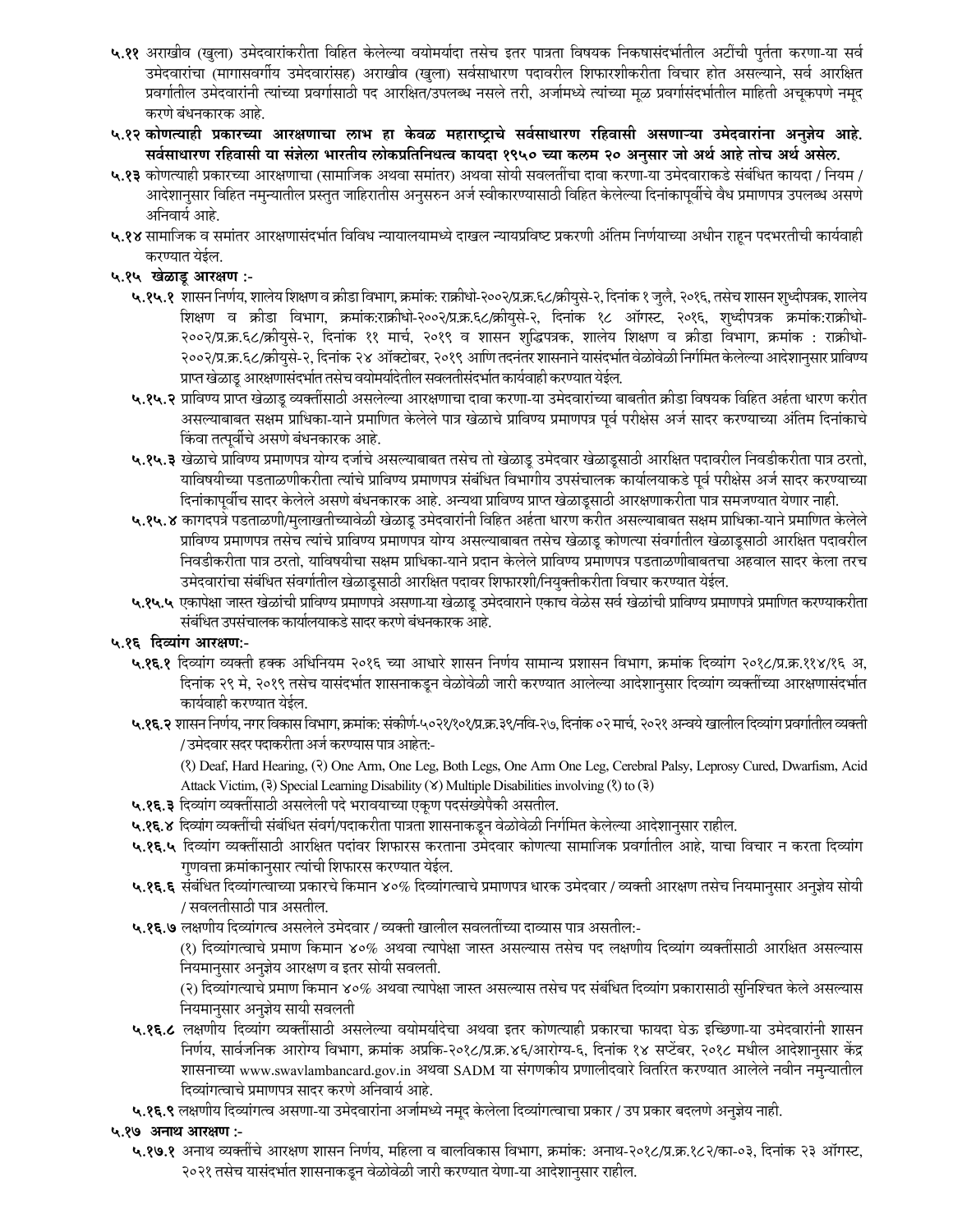- ५.१७.२ अनाथांसाठी आरक्षित पदावर गुणवत्तेनुसार निवड झालेल्या उमेदवारांचा समावेश उमेदवार ज्या सामाजिक प्रवर्गाचा आहे; त्या प्रवर्गातून करण्यात येईल.
- ५.१७.३ प्रस्तुत पदासाठी अर्जाद्वारे अनाथ आरक्षणाचा दावा केलेल्या उमेदवारांनी त्यांचेकडे सद्यस्थितीत उपलब्ध असलेले प्रमाणपत्र सादर करणे अनिवार्य आहे. तसेच दिनांक २३ ऑगस्ट, २०२१ रोजीच्या शासन निर्णयाद्वारे विहित करण्यात आलेल्या कार्यपद्धतीनुसार सुधारित नमुन्यातील अनाथ प्रमाणपत्र व महाराष्ट्र राज्याचे अधिवास प्रमाणपत्र आयोगाकडून निश्चित करण्यात येणाऱ्या विहित कालावधीत सादर करणे आवश्यक राहील. अन्यथा अनाथ आरक्षणाचा दावा विचारात घेतला जाणार नाही.

## ६. वेतनश्रेणी :-

स्तर एस-१५ रुपये ४१,८००/- ते रुपये १,३२,३००/- अधिक नियमानसार अनुज्ञेय भत्ते.

## ७. पात्रता :-

## ७.१ भारतीय नागरिकत्व

## ७.२ वयोमर्यादा :-

| वयामयादा | किमान        | कमाल वय              |          |        |                          |                            |              |          |  |
|----------|--------------|----------------------|----------|--------|--------------------------|----------------------------|--------------|----------|--|
| गणण्याचा | अमागास /     | अराखीव<br>मागासवगीय/ |          |        | प्राविण्य प्राप्त खेळाडू | माजी सैनिक, आणिबाणी व      |              | दिव्यांग |  |
| दिनांक   | मागासवर्गीय/ | (खुला)               | आ.दू.घ./ |        |                          | अल्पसेवा राजदिष्ट अधिकारी  |              | उमेदवार  |  |
|          | आ. दु. घ.    |                      | अनाथ     | अराखीव | मागासवगोय/               | अराखीव                     | मागासवगीय/   |          |  |
|          |              |                      |          | (खुला) | आ.द.घ./ अनाथ             | (खुला)                     | आ.द.घ./ अनाथ |          |  |
| १ म,     | १८           | ३३                   | ३८       | ३८     | ३८                       | सैनिकी सेवेचा कालावधी अधिक |              | ४५       |  |
| २०२२     |              |                      |          |        |                          | ३ वर्ष                     |              |          |  |

**७.२.१** मागासवर्गीय उमेदवार, दिव्यांग आणि खेळाडू यांना असलेली वयोमर्यादेतील शिथिलतेची सवलत यापैकी कोणतेही अधिकत्तम असलेली एकच सवलत देय राहील.

७.२.२ शासन निर्णय, सामान्य प्रशासन विभाग, क्रमांक एसआरव्ही-२०२१/प्र.क्र.६१/कार्या-१२, दिनांक १७ डिसेंबर, २०२१ अनुसार

# दिनांक १ मार्च, २०२० ते दिनांक १७ डिसेंबर, २०२१ या कालावधीत वयाधिक ठरणारे उमेदवार अर्ज करण्यास पात्र असतील.

## ८. शैक्षणिक अर्हता:-

८.१ शैक्षणिक अर्हता- (एक) Possess a Degree in Civil Engineering or Civil and Rural Engineering or Urban and Rural Engineering or Architecture or Construction Technology or Urban Planning of Recognised University or equivalent qualification;

> (**दोन**) शासन पत्र, नगर विकास विभाग, क्रमांक-नियुक्ती-११२१/प्र.क्र.१९९/नावि-२७, दिनांक १२ जानेवारी, २०२२ अन्वये, सहायक नगर रचनाकार, श्रेणी-१ या पदाकरीता (१) (स्थापत्य) बांधकाम अभियांत्रिकी आणि व्यवस्थापन किंवा [(Civil) Construction Engineering and Management] किंवा (२) नियोजन (Planning) किंवा (३) नागरी आणि प्रादेशिक योजना (Urban and Regional Planning) किंवा (४) वास्तुशास्त्र आणि प्रादेशिक योजना (Architecture and Regional Planning) या मान्यताप्राप्त विद्यापीठाच्या पदवीचा समकक्ष अर्हता म्हणून ग्राह्य समजण्यात येतील.

## ८.२ शैक्षणिक अर्हता गणना करण्याचा दिनांक:-

प्रस्तुत जाहिरातीस अनुसरुन अर्ज सादर करण्यासाठी विहित केलेल्या अंतिम दिनांकास संबंधित शैक्षणिक अर्हता धारण करणे आवश्यक आहे.

९. कर्तव्ये व जबाबदा-या:- प्रस्तुत पदाच्या कर्तव्ये व जबाबदा-या याबाबतचा तपशील आयोगाच्या https://mpsc.gov.in या संकेतस्थळावर उपलब्ध आहे. १०. निवडप्रकिया:-

- १०.१ प्रस्तुत जाहिरातीमध्ये नमूद केलेली शैक्षणिक अर्हता, अनुभव इत्यादी अर्हता किमान असून, किमान अर्हता धारण केली म्हणून उमेदवार मुलाखतीस बोलाविण्याकरिता पात्र असणार नाही.
- १०.२ जाहिरातीस अनुसरून प्राप्त अर्जाची संख्या आयोगाच्या कार्यनियमावलीतील तरतुदीनुसार वाजवी प्रमाणापेक्षा जास्त असेल आणि अर्ज सादर केलेल्या सर्व पात्र उमेदवारांच्या मुलाखती घेणे सोयीस्कर नसल्यास मुलाखतीसाठी उमेदवारांची संख्या मर्यादित करण्याच्या दृष्टीने जाहिरातीमध्ये नमूद शैक्षणिक अर्हता आणि/अथवा अनुभव यापेक्षा अधिक शैक्षणिक अर्हता/अनुभव किंवा अन्य योग्य निकष यांच्या आधारे अथवा चाळणी परीक्षेद्वारे मुलाखतीस पात्र उमेदवारांची संख्या मर्यादित करण्यात येईल.
- १०.३ चाळणी परीक्षा घेण्याचे निश्चित झाल्यास, अर्हता आणि / अथवा अनुभव शिथिल केला जाणार नाही.
- १०.४ चाळणी परिक्षेचा अभ्यासक्रम, परीक्षेचे माध्यम व इतर बाबी (लागु असल्यास) आयोगाच्या संकेतस्थळावर प्रसिध्द करण्यात येतील.
- १०.५ चाळणी परीक्षा घेतल्यास चाळणी परीक्षेचे गुण व मुलाखतीचे गुण एकत्रितरित्या विचारात घेऊन, तर चाळणी परीक्षा न झाल्यास केवळ मुलाखतीच्या गुणांच्या आधारे, उमेदवाराची शिफारस करण्यात येईल.
- १०.६ मुलाखतीमध्ये किमान ४१% व त्यापेक्षा जास्त गुण मिळविणाऱ्या उमेदवारांचाच शिफारशीसाठी विचार केला जाईल.
- १०.७ सेवा भरतीची संपूर्ण निवड प्रक्रिया सहायक नगर रचनाकार, गट-अ (सेवाप्रवेश नियम) २०११ अथवा तदनंतर शासनाकडून वेळोवेळी करण्यात येणा-या सुधारणा तसेच आयोगाकडून वेळोवेळी सुधारण्यात येणा-या कार्यनियमावलीतील तरतुदीनुसार राबविण्यात येईल.

## ११. अर्ज करण्याची पध्दत:-

## ११.१ अर्ज सादर करण्याचे टप्पे:-

- ११.१.१ आयोगाच्या ऑनलाईन अर्ज प्रणालीवर यापुर्वी विहित पध्दतीने नोंदणी केली नसल्यास नोंदणी करुन खाते (Profile) तयार करणे.
- ११.१.२ खाते तयार केलेले असल्यास व ते अदययावत करण्याची आवश्यकता असल्यास अद्ययावत करणे.
- ११.१.३ विहित कालावधीत तसेच विहित पध्दतीने आवश्यक कागदपत्रे अपलोड करून अर्ज सादर करणे.
- ११.१.४ परीक्षा शुल्काचा भरणा विहित पध्दतीने करणे.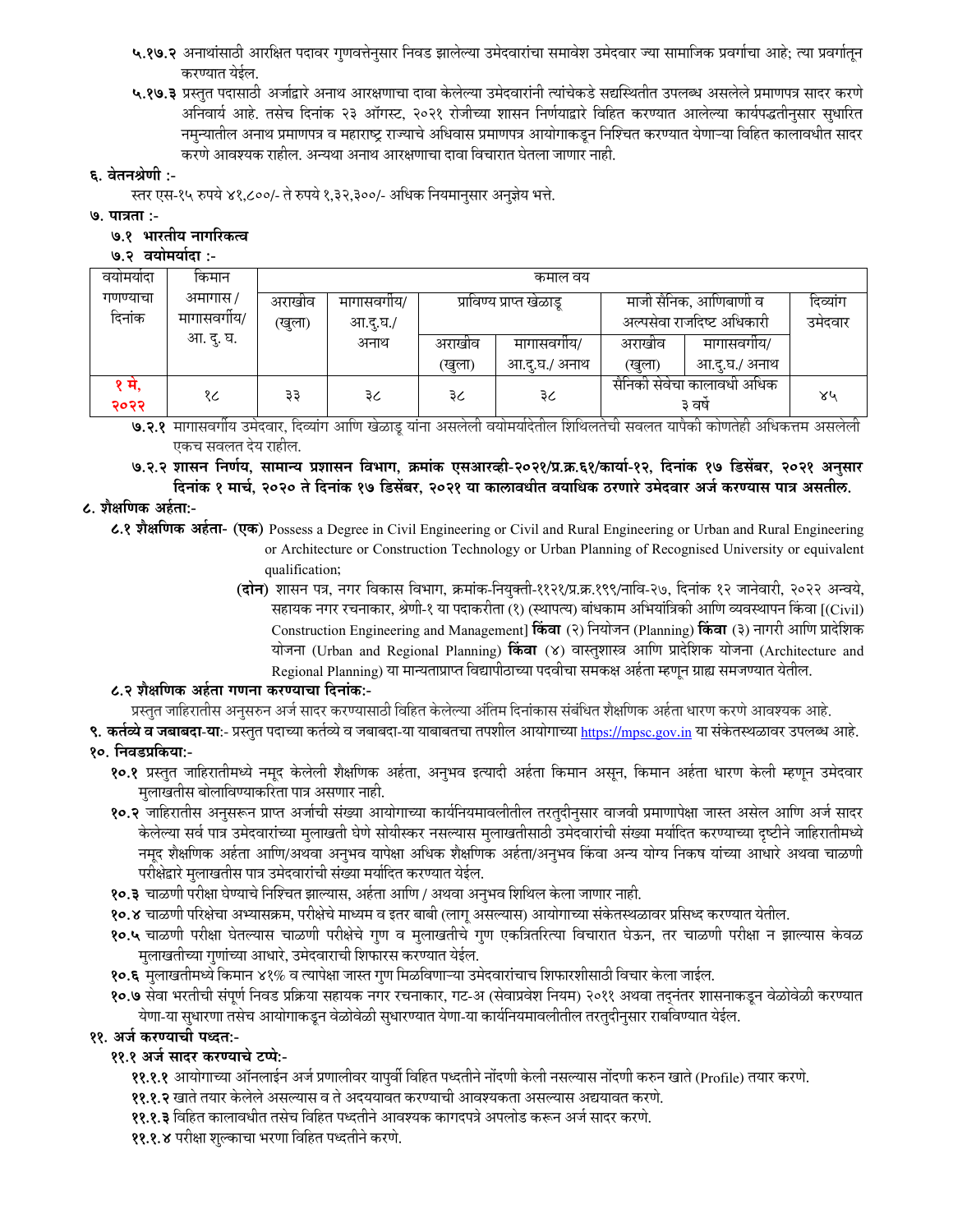## ११.२ विहित प्रमाणपत्र/कागदपत्रे अपलोड करणे:-

**११.२.१** प्रोफाईलद्वारे केलेल्या विविध दाव्यांच्या अनुषंगाने उमेदवाराची पात्रता अजमावल्यानंतर (Check eligibility) उमेदवार जाहिरातीनुसार पात्र ठरत असल्यास अर्ज सादर करताना खालील कागदपत्रे/प्रमाणपत्रे (लागू असलेली) अपलोड करावी लागतील:-

|                             |                                                                    | फाईल       | किमान फाईल | कमाल फाईल |  |
|-----------------------------|--------------------------------------------------------------------|------------|------------|-----------|--|
| अ. क्र.                     | प्रमाणपत्र/कागदपत्र                                                | फॉर्मेट    | साईज (KB)  | साईज (KB) |  |
| १                           | अर्जातील नावाचा पुरावा (एस.एस.सी. अथवा तत्सम शैक्षणिक अर्हता)      | <b>PDF</b> | 40         | 400       |  |
| २                           | वयाचा पुरावा                                                       | PDF        | 40         | ५००       |  |
| ₹                           | शैक्षणिक अर्हता इत्यादीचा पुरावा                                   | <b>PDF</b> | 40         | 400       |  |
| $\boldsymbol{\lambda}$      | सामाजिकदृष्टया मागासवर्गीय असल्याबाबतचा पुरावा                     | <b>PDF</b> | 40         | ५००       |  |
| $\mathcal{L}_{\mathcal{A}}$ | आर्थिकदृष्टया दुर्बल घटकातील असल्याबाबतचा पुरावा                   | <b>PDF</b> | 40         | 400       |  |
| $\epsilon$                  | अद्ययावत नॉन-क्रिमीलेयर प्रमाणपत्र                                 | <b>PDF</b> | 40         | 400       |  |
| $\mathcal{O}$               | पात्र दिव्यांग व्यक्ती असल्याचा पुरावा                             | <b>PDF</b> | 40         | 400       |  |
| ८                           | पात्र माजी सैनिक असल्याचा पुरावा                                   | <b>PDF</b> | 40         | ५००       |  |
| ९                           | अनाथ आरक्षणाकरीता पात्र असल्याचा पुरावा                            | <b>PDF</b> | 40         | 400       |  |
| १०                          | खेळाडू आरक्षणाकरीता पात्र असल्याचा पुरावा                          | <b>PDF</b> | 40         | 400       |  |
| ११                          | अराखीव माहिला, खेळाडू, दिव्यांग, माजी सैनिक आरक्षणाचा दावा असल्यास | <b>PDF</b> | 40         | 400       |  |
|                             | अधिवास प्रमाणपत्र                                                  |            |            |           |  |
| १२                          | एस.एस.सी. नावात बदल झाल्याचा पुरावा                                | <b>PDF</b> | 40         | 400       |  |
| १३                          | मराठी भाषेचे ज्ञान असल्याचा पुरावा                                 | <b>PDF</b> | 40         | 400       |  |
| १४                          | लहान कुटुंबाचे प्रतिज्ञापन                                         | <b>PDF</b> | 40         | 400       |  |

११.२.२ उपरोक्त प्रमाणपत्र/कागदपत्रे आयोगाच्या संकेतस्थळावरील 'उमेदवारांना सर्वसाधारण सूचना' प्रकरण क्रमांक चार मध्ये नमूद केल्याप्रमाणे असणे अनिवार्य आहे.

११.२.३ संबंधित जाहिरातीस अनुसरुन विहित निकष/पात्रता तसेच प्रोफाईलमधील दाव्यांच्या अनुषंगाने प्रमाणपत्रे/कागदपत्रे अपलोड करावी लागतील. प्रोफाईलमधील विविध दाव्यांच्या अनुषंगाने अपलोड करावयाची संबधित कागदपत्रे प्रणालीद्वारे अर्ज सादर करताना प्रदर्शित होतील.

११.२.४ पात्रतेसंदर्भातील विविध दाव्यांच्या अनुषंगाने प्रमाणपत्रे/कागदपत्रे अपलोड केल्याशिवाय अर्ज सादर करता येणार नाही.

#### ११.३ सर्वसाधारण :-

- (एक) अर्ज आयोगाच्या ऑनलाईन अर्ज प्रणालीद्वारे फक्त ऑनलाईन पद्धतीने स्वीकारण्यात येतील.
- (दोन) अर्ज सादर करण्याकरीता संकेतस्थळ :- https://mpsconline.gov.in
- (तीन) ऑनलाईन पद्धतीने अर्ज सादर करण्याच्या सविस्तर सूचना आयोगाच्या https://mpsconline.gov.in तसेच https://mpsc.gov.in या संकेतस्थळावर उपलब्ध आहेत.
- (चार) आयोगास अर्ज सादर केल्यानंतर विहित मुदतीत परीक्षा शुल्क भरल्याशिवाय अर्ज विचारात घेतला जाणार नाही.

## ११.४ अर्ज सादर करण्याचा कालावधीः-

## दिनांक ३१ जानेवारी, २०२२ रोजी १४.०० वाजल्यापासून दिनांक २१ फेब्रुवारी, २०२२ रोजी २३.५९ वाजेपर्यंत.

- ११.५ शुल्क (रुपये) :-
	- (एक) अराखीव (खुला) रुपये ३९४/-
	- (दोन) मागासवर्गीय / आर्थिक दुर्बल घटक / अनाथ रुपये २९४/-
	- (**तीन**) उपरोक्त परीक्षा शुल्काव्यतिरिक्त बँक चार्जेस तसेच त्यावरील देय कर अतिरिक्त असतील.
	- (चार) परीक्षा शुल्क ना-परतावा (Non-refundable) आहे.

## ११.६ परीक्षा शुल्काचा भरणा करण्याकरीता खाली नमूद केलेल्या पद्धतींचा अवलंब करावा:-

- **(एक)** शुल्क भरण्याकरीता मुख पृष्ठावरील 'माझे खाते' या लिंक वर क्लिक करावे.
- (**दोन**) 'माझे खाते' या लिंक वर क्लिक केल्यानंतर अर्ज केलेल्या पदांची यादी शुल्क भरल्याच्या / न भरल्याच्या नोंदीसह दिसेल. 'Unpaid' लिहिलेल्या जाहिरात / पद / परीक्षेसमोर ' Pay Now' अशी लिंक उपलब्ध असेल.
- (**तीन**) 'Pay Now' या लिंक वर क्लिक केल्यानंतर दोन पर्याय उपलब्ध होतील:- (१) ऑनलाईन पेमेंट (२) चलनाद्वारे
- (**चार**) क्रेडिट कार्ड, डेबिट कार्ड अथवा नेटबँकिंगच्या सहाय्याने ऑनलाईन परीक्षा शुल्क अदा करता येईल.
- **(पाच)** ऑनलाईन पध्दतीने परीक्षा शुल्काचा भरणा केल्यानंतर उमेदवाराला त्याच्या प्रोफाईलमध्ये परीक्षा शुल्काचा भरणा झाला आहे किंवा कसे याची स्थिती (status) लगेचच अवगत होईल. ऑनलाईन पध्दतीने परीक्षा शुल्क भरले असल्याबाबत Logout करण्यापूर्वीच खात्री करणे अथवा परीक्षा शुल्काचा भरणा झाल्याबाबतची स्थिती उपलब्ध नसल्यास पुन्हा शुल्क भरण्याची अथवा चलन घेण्याबाबतची कार्यवाही प्रस्तुत परीक्षेच्या अर्ज सादर करण्याच्या अंतिम दिनांकापूर्वीच करणे आवश्यक आहे.
- (सहा) ऑनलाईन पध्दतीने परीक्षा शुल्काचा भरणा करताना बँकेकडून व्यवहार (Transaction) पूर्ण झाला असल्याबाबत खात्री करण्याची जबाबदारी उमेदवाराची आहे. कोणत्याही कारणास्तव व्यवहार अयशस्वी ठरल्यास यासंदर्भातील तक्रारीची आयोगाकडून दखल घेतली जाणार नाही.
- (**सात**) चलनाद्वारे परीक्षा शुल्क भरण्याचा पर्याय निवडल्यास, उपलब्ध होणा-या चलनाची प्रत घेऊन भारतीय स्टेट बँकेच्या कोणत्याही शाखेत, बँकेच्या कार्यालयीन वेळेत शुल्काचा भरणा केला जाऊ शकतो.